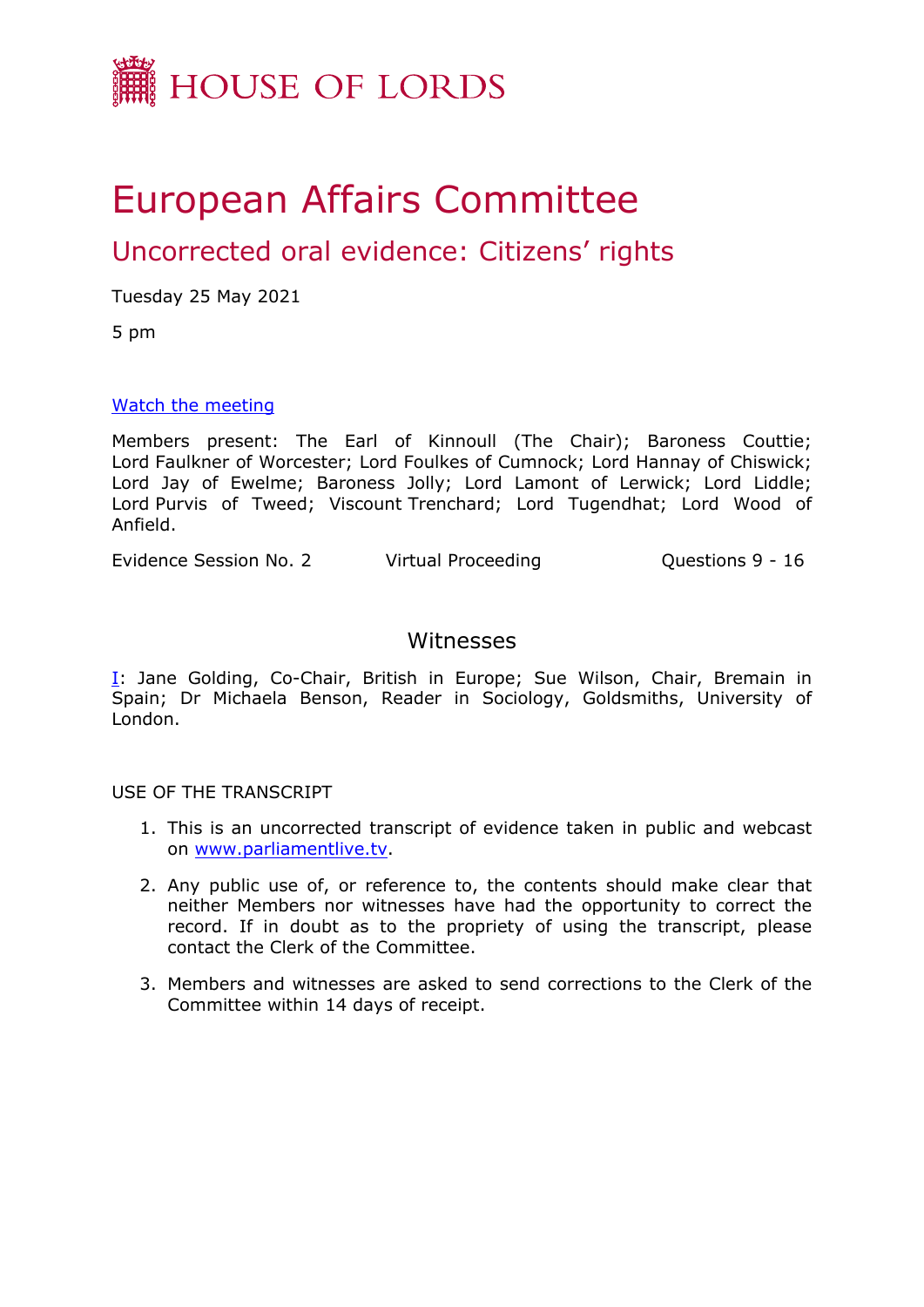## <span id="page-1-0"></span>Examination of witnesses

Jane Golding, Sue Wilson and Dr Michaela Benson.

Q9 **The Chair:** Welcome back. This is the second panel in this afternoon's virtual House of Lords meeting of the European Affairs Committee. This is a public evidence session. Welcome to our witnesses, Jane Golding, Sue Wilson and Michaela Benson. As a public evidence session, a transcript will be taken and will be sent to you. We would be grateful if you could check it and advise us of any corrections that need to be made. Thank you very much for taking the time to come along this afternoon.

We have only an hour and there are quite a few question areas that the committee is keen to ask you about, so I should be very grateful if you would be succinct in your answers—that applies to questioners as well so that we can get through everything. For the benefit of those watching, a lead member of the committee will ask a question about a particular area. There may be one or two supplementals on that question when it is asked, and I hope there will be one or two supplementals right at the end of our hour today.

When you speak for the first time, perhaps you could introduce yourselves very briefly. We know exactly who you are, but those watching will not. I think that would be an important thing for them. Perhaps I could go straight in and ask you to give an overview of how you feel the implementation of the citizens' rights provisions in the Withdrawal Agreement is progressing in EU member states.

*Jane Golding:* Thank you very much indeed for the invitation to speak today. I am the co-chair of British in Europe, as well as the chair of its Germany country group, British in Germany. British in Europe is the largest coalition of UK citizens in the EU. We have country groups across most of the EU and represent about 1.2 million British citizens in the EU, 75% to 80% of whom are of working age or younger.

To give you an overview of how we see implementation progressing to date, I will start by quickly explaining that there are two different systems in place across the EU. Thirteen countries across the EU have gone for the constitutive system, which means that status is dependent on an application, and 14 have gone for a declaratory system, which means that status derives directly from the Withdrawal Agreement if the conditions are complied with, but a citizen may apply for a residence card as proof of that status. There is no hard deadline in declaratory countries.

Most of the systems opened up in the autumn and towards the end of last year; some started earlier, but most began towards the end of last year. Implementation is progressing better than expected in some countries for example, in France where the system seems to be working very well and less well in other countries such as Italy and Portugal, which are declaratory countries. We have hard deadlines in the constitutive countries and some of those are coming up very rapidly in five countries: France, Luxembourg, Latvia, Malta and the Netherlands. The other eight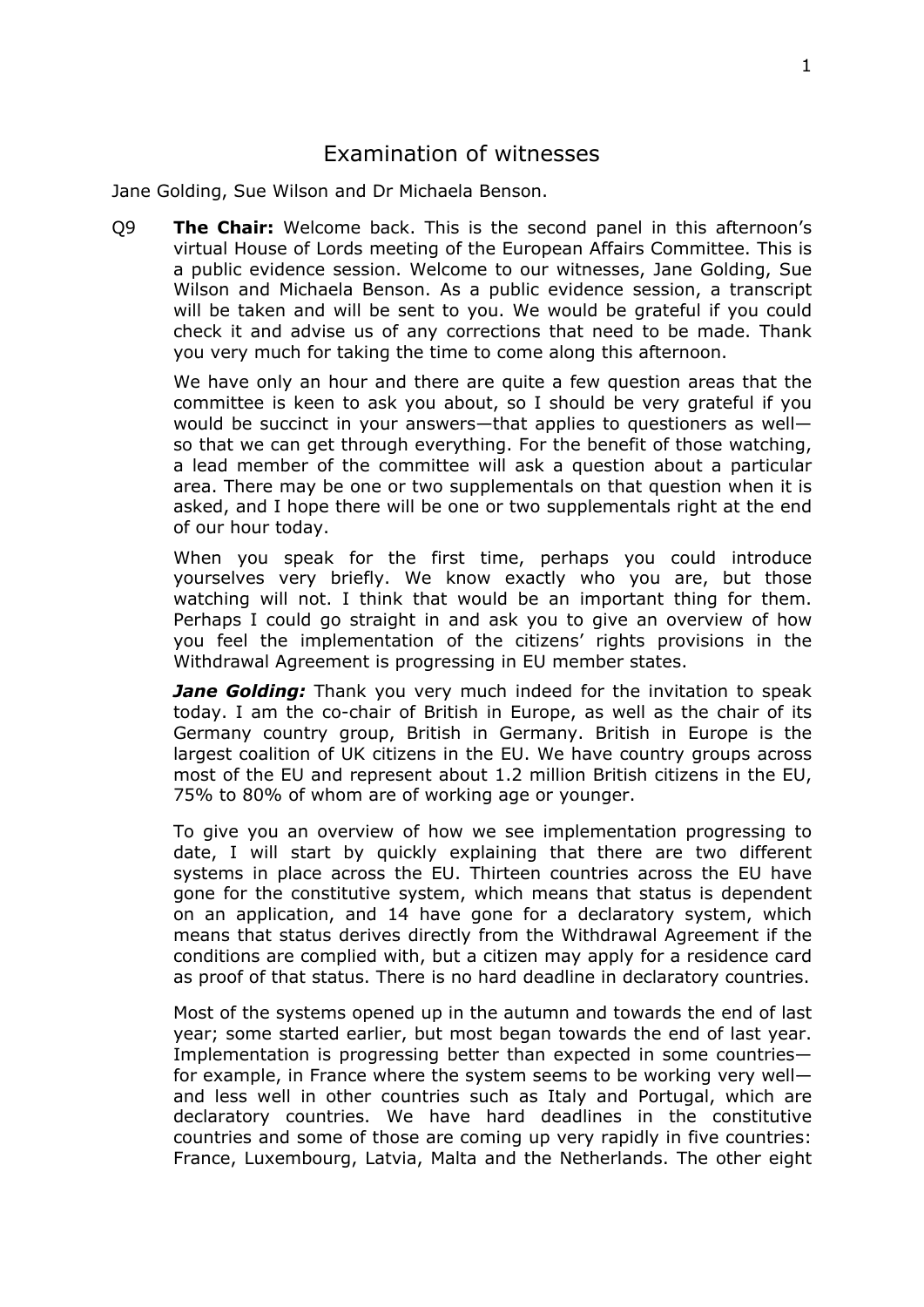countries have extended the deadline to September and then the end of 2021—December 2021.

We see challenges sometimes in declaratory countries, interestingly enough, particularly where there are large numbers of UK citizens in EU populations and where implementation is decentralised. Examples are Germany, Spain and Italy. In Germany, implementation is the competence of the regions; national government can simply issue guidance, and there are about 400 different foreigners' offices across the country.

A general theme in many countries is the length of time it is taking to process applications—of course, Covid is playing a part there—and for either residence cards in declaratory countries or residence permits in constitutive countries to be issued. It is rising in declaratory countries such as Portugal where our latest information is that so far no cards have been issued. In Italy, which is declaratory, it has been slow, but in constitutive countries such as Denmark, where implementation generally is going quite well, the issue of cards is slow. We are also seeing that even in EEA countries such as Norway.

A good example is the Netherlands, which started earlier than many other countries. It contacted all UK citizens in the Netherlands directly by letter and has a deadline of June. In that country we now think there are only about 3,000 citizens left to reach, and the Government are planning a communication campaign to reach them.

**The Chair:** If you have some of that data in written format, we would be very happy to accept it as evidence. Can I turn to Sue?

*Sue Wilson:* In Spain, we have a declaratory system. Spain was one of the first countries to hit the ground running, so it has been up and running for some time, but the numbers in Spain are much larger. We have a bigger population, and a bigger population of vulnerable older citizens as well, so there have been a lot of delays. I recently applied for my own residency. I started to look for an application back in October and obtained my new identity card only in May. That is a fairly typical example of some of the delays that are causing problems.

**The Chair:** Thank you very much indeed. Michaela?

*Dr Michaela Benson:* Thank you very much for inviting me to speak today. I am a reader in sociology at Goldsmiths and I come to this with a research hat on. Over the past four years, I ran a project that was all about Brexit and what it meant for British citizens in the EU. It was funded by UK in a Changing Europe. More recently, I have taken on a role as co-lead of a new research project that is all about the impacts of Brexit on migration between the UK and EU in both directions. We have just started doing that.

In addition to what Jane and Sue have already said, my expertise comes from the work I have done mostly with British citizens living in France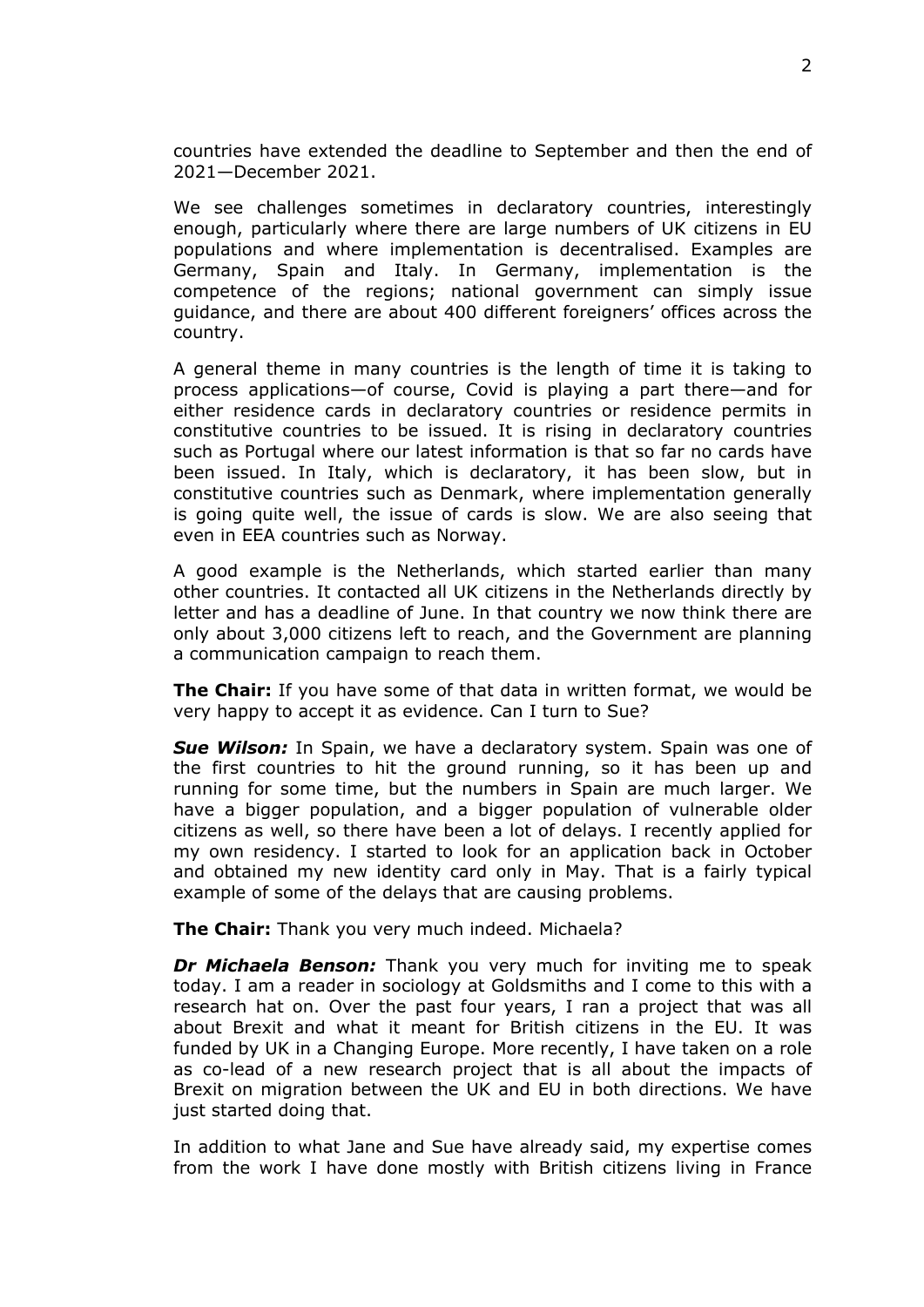where, as Jane has already mentioned, there is a constitutive system in place. Like the UK, France has the deadline of 30 June. Quite a lot of the issues that we have already heard about from our colleagues who work with EU citizens in the UK are similarly at stake in the case of British citizens living in the EU.

There has been some good progress. On the surface, the number of British citizens living in France who appear to have registered through the system and made their application looks quite healthy. The latest statistics I was able to find publicly were published in the *Télégramme*, and show that 125,000 British citizens in France have applied for their new residence status.

The problem I would like to draw attention to, and which I will probably return to at various points this afternoon, is that that looks healthy on the surface, but we are really struggling with baseline statistics about the actual number of British citizens who live in France. France is quite idiosyncratic in lots of ways because, like the UK, it did not have a system for registering British citizens, or other EU citizens, prior to Brexit. In addition, none of the access to rights was contingent on people actually demonstrating their residence, so there was no way of measuring them. The statistics we have are from the census. There are some problems with how census data in France is generated, which mean that there is likely to be significant underestimation.

I draw attention to the fact that we have statistics about the number of people who have applied, but we have problems in establishing what proportion of the overall population that might constitute, so we cannot really tell what progress is being made. That is also the case in some other countries to a greater or lesser extent, but the underestimation in France is likely to be significantly higher than in quite a lot of other countries for those reasons.

The other thing about implementation is that there was always going to be a challenge related to the so-called hidden populations of British citizens living in the EU. These are people who are likely to be more vulnerable: people with mental capacity problems, disabilities or longterm health problems, and children in care. We do not know how many British children are being looked after in EU member states because member states do not disaggregate by nationality. That is a bit of a problem, and something to bear in mind.

The anxiety, uncertainty and confusion that I think both Jane and Sue have already indicated is taking place in a context where there has been anxiety, uncertainty and confusion ever since the day after the referendum. We have to bring all of those things together.

**The Chair:** Thank you very much indeed.

Q10 **Lord Lamont of Lerwick:** Could you tell the Committee whether you think the EU is in any danger of not fulfilling its obligations under the Withdrawal Agreement? In a letter to Mr Šefčovič, Michael Gove rather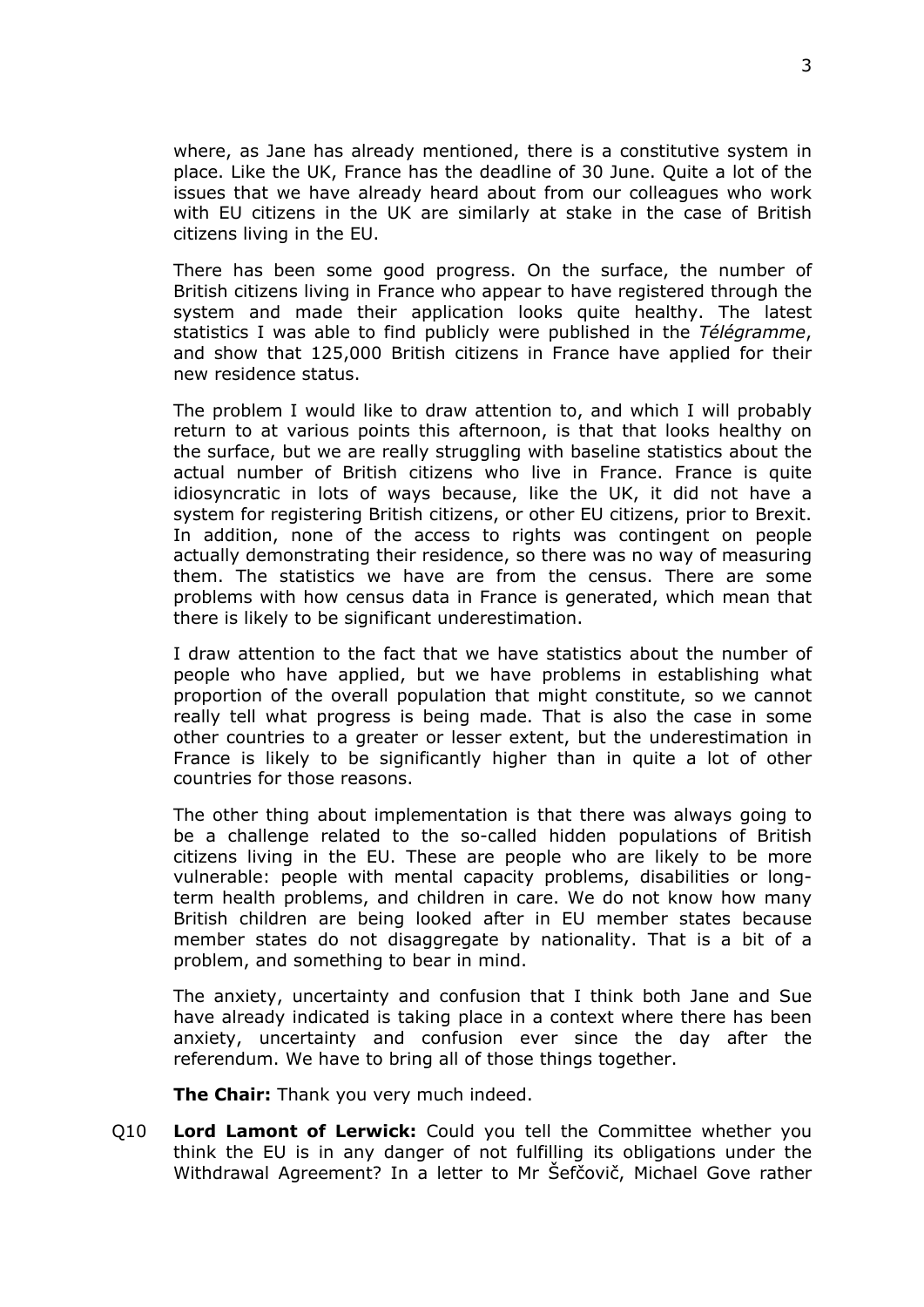suggested that, because of short application windows and complex procedures. It would be good to have your comments on that. Could you also comment on whether you think the EU is doing enough to communicate the necessary information about the procedures to be followed? Perhaps we could start with Jane, and then Sue and Michaela.

*Jane Golding:* I will start by answering the first point. We do not see that there will be problems of breaches in implementation generally. We do not see that as a risk, but we expect that there may be specific instances in relation to specific aspects.

We think that a number of EU member states are likely to be at risk of breaching the information requirements under the Withdrawal Agreement—Article 37—due to the amount of information they have put out so far. France and Italy are two countries where we would have concerns, as is Luxembourg. I think that is because the bar has to be very high in this situation, particularly for constitutive countries with hard deadlines, because these are people who were legally resident under EU law until the end of 2020 and they are now having rights removed from them, and it is all happening during a pandemic. Where there is a particularly high bar, there is an obligation to inform through awarenessraising campaigns in national and local media, particularly in constitutive countries, and we are not always seeing that.

Could you remind me of the other part of your question, please, Lord Lamont?

**Lord Lamont of Lerwick:** Whether they are doing enough to communicate the necessary information.

*Jane Golding:* I think I partly answered that in my previous response. The communication obligations under Article 37 are on each member state, rather than the EU or the European Commission. The European Commission has put out a lot of information online. What we are seeing in member states is that, where they are putting out good information, it tends to be online rather than through national and local media, for example, so it is easier to reach people who are digital, and less easy to reach people who are more vulnerable or are not so digitally literate. The bulk of the information going out is online, and some countries do it better than others. I mentioned the Netherlands, which has sent out letters directly to every British citizen living in the country, although there are about 40,000.

*Sue Wilson:* I apologise. I completely forgot to introduce myself when the first question was asked. I am chair of Bremain in Spain, which is a campaign group looking at citizens' rights across Spain.

With regard to your question, Lord Lamont, I reiterate what Jane has just said. The only concern is about communication. That seems to me the only area where there is a risk of breaching any obligations. Most of the communications that come out from Spain are online. Most of them, thankfully, are in English, but they are not exclusively in English. It is all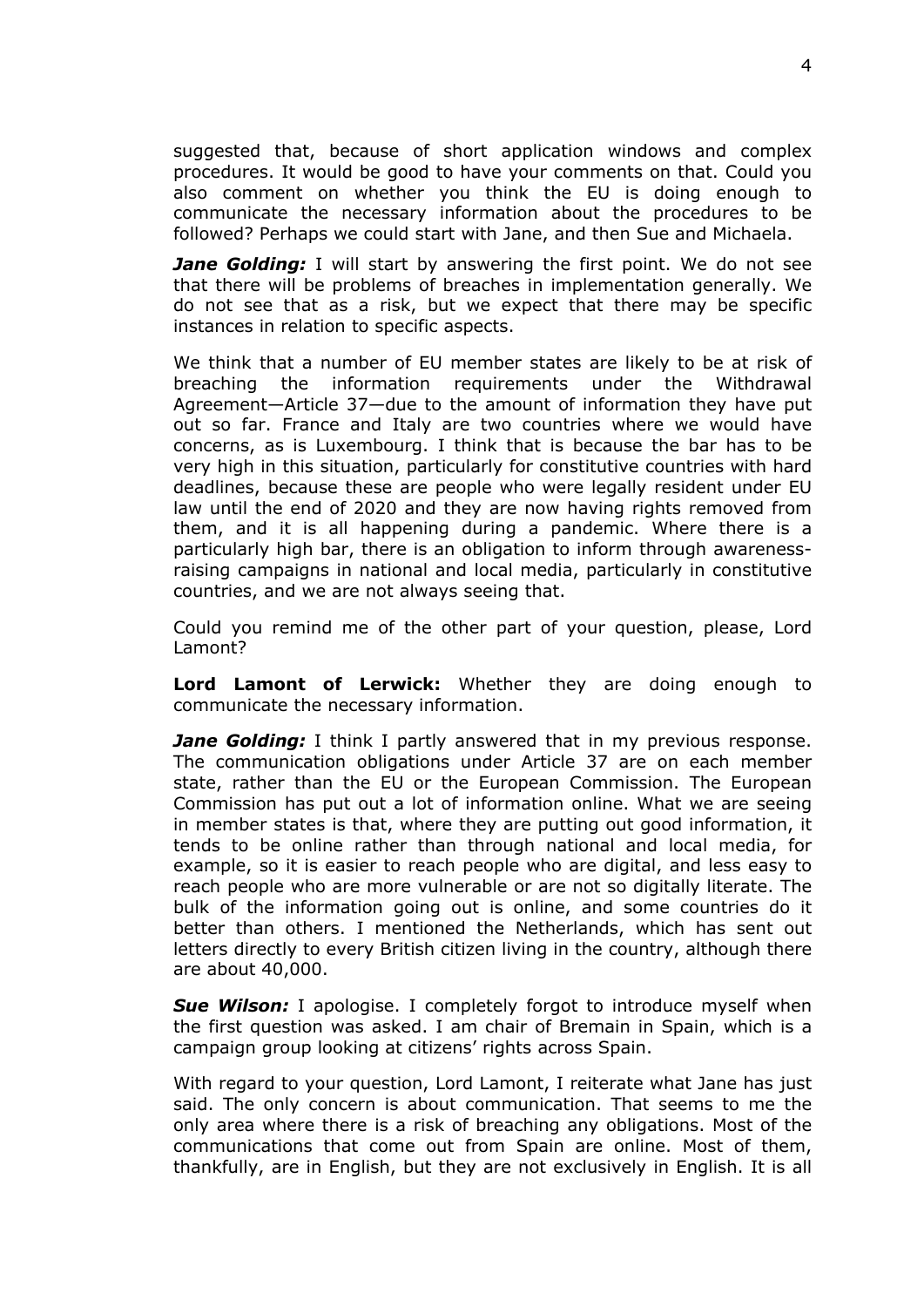available to people who have access to the internet, but there are very vulnerable groups that do not have access and are not getting that information. The main area of concern is communication.

*Dr Michaela Benson:* In the case of France, there are some real areas of concern about the information requirements that Jane and Sue have already laid out. I reiterate that I do not think there is any risk of France breaching its obligations in respect of implementation just around the information requirements.

There has been very little publicity by the Ministry of the Interior. The website that contains the information about the registration process is incredibly basic, even though it is available in French and English, and it does not provide the appropriate technical information to people who will be applying. Further, there is no public guidance to individual prefectures about how they might make decisions around, for example, reasonable grounds for late applications. In France, the local prefectures are quite significant in the process.

Any physical meetings that might have been planned would have been postponed or cancelled due to Covid restrictions. Those would have been the opportunity for some outreach to the most vulnerable within the British community in France. Even so, there are questions about whether they would have been able to access them. A lot of information is available online, but that does not account for people who have digital exclusion issues, whether because they do not have the internet or because they cannot use it. That is also important.

**Lord Lamont of Lerwick:** Jane, you are probably the best one to answer this follow-up question. We heard in the previous session about the importance of EU citizens in the UK getting a piece of paper, and not just a digital right to remain in the UK. In how many countries in the EU do people get a piece of paper, as opposed to just digital consent to remain in the country?

*Jane Golding:* There is one biometric card. A model card was agreed on and decided on by an EC decision in February 2020. Every single British citizen in the EU who applies either for a residence permit or for a residence card to prove their status in declaratory countries will receive a physical biometric card.

**Lord Lamont of Lerwick:** Thank you. That is very helpful.

Q11 **Lord Jay of Ewelme:** We have talked a bit about the role of individual member states. Can you say a bit about what you see as the role of the Commission? Is the role of the Commission just to monitor what member states are doing, or is it to encourage member states to behave in a more effective way? What is its role?

*Jane Golding:* It has both roles. It should be monitoring. Obviously, in the EU the European Commission is the monitoring body. There are some slight problems with that because it is not an independent monitoring body, but it should be monitoring what member states are doing.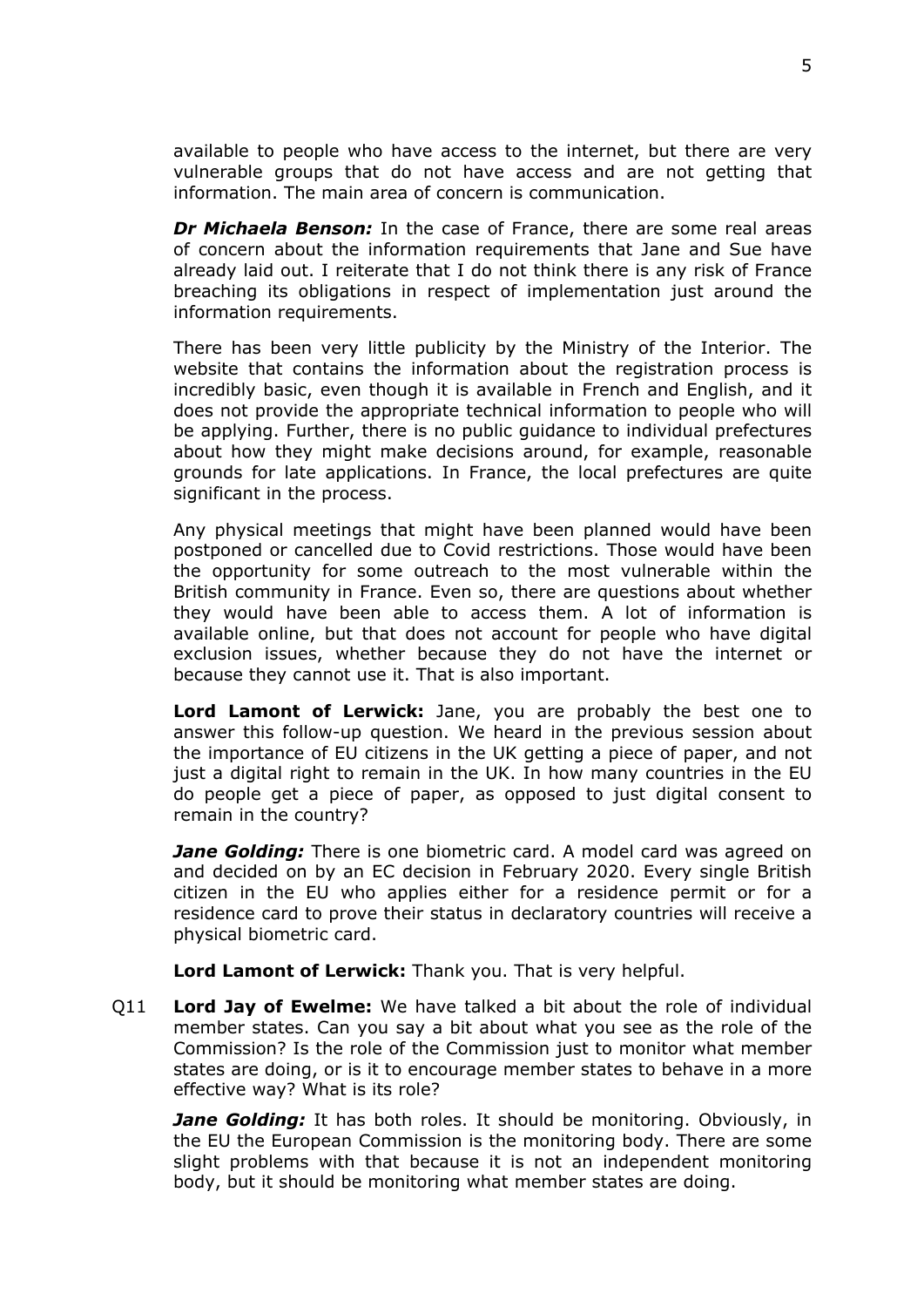At the same time, it should be persuading them to implement effectively. This is an area of mixed competence. EU member states see it as their area of competence. However, the Commission has been having regular meetings with member states to discuss implementation and get updates on it, and talking persuasively to them in order to improve implementation where it is not working as well. It is a two-sided role.

**Lord Jay of Ewelme:** You said it should be, but is it?

*Jane Golding:* The Commission?

## **Lord Jay of Ewelme:** Yes.

*Jane Golding:* It is. In our engagement with the Commission, which is very regular, we feed in particularly systemic issues that we see and it certainly takes them up. We know that it discusses them with member states and we certainly see the results of that. It can always do more and do better.

The Specialised Committee on Citizens' Rights also deals with issues of that sort in the context of the Withdrawal Agreement. We feed in issues to that specialised committee and are heard by it, which is quite unusual for a civil society organisation.

**Lord Jay of Ewelme:** That is very helpful. Thank you. Michaela Benson, do you want to add to that?

*Dr Michaela Benson:* I do not have anything to add; I confirm exactly what Jane said.

**Lord Jay of Ewelme:** Sue, do you have anything to add?

*Sue Wilson:* Jane has covered everything. I do not think there is anything I can usefully add.

**Lord Jay of Ewelme:** That is very helpful.

Q12 **Lord Wood of Anfield:** Good afternoon. My question is for Jane and Michaela and is about the countries using the constitutive system you talked about, in particular the five countries that have deadlines at the end of June by which UK citizens have to apply to secure their rights. You talked about this a little bit in your opening remarks, but can you say a bit more about how concerned you are about the risk of UK citizens missing the deadline, particularly in France and the Netherlands where the numbers will be particularly significant?

Michaela, you have written about the number of Brits in the EU who are undetected. I think you suggested there could be twice as many as currently thought. Are the people who are more likely to miss the deadline British citizens who have been under the radar, as it were, up to now, or are you concerned about a random mix of different categories of UK citizens? Could Jane and then Michaela respond to that?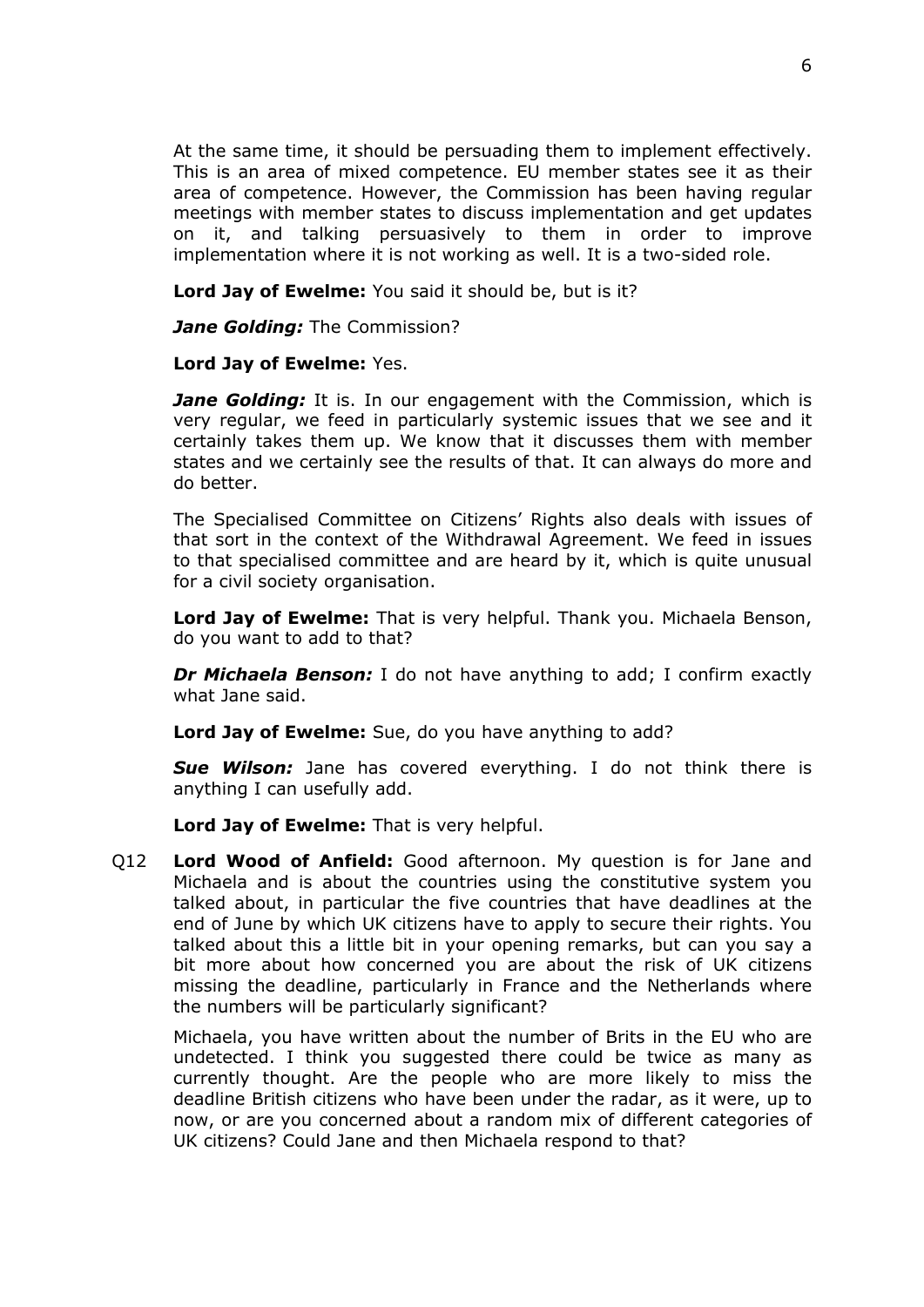*Jane Golding:* I will address the five countries that have the June deadline, which is coming up fast. The other deadlines are not until September or December. Michaela has already given some information about France, so I will leave it to her to add anything further if she feels she needs to, but I have the same sort of data as her.

Overall, as regards those five countries, we will not have a very clear idea of the numbers who could potentially fail to apply for their status until we see the third implementing report from the Specialised Committee on Citizens' Rights, which is due out any day. The last report we saw was in December and did not give a good idea of the numbers who had applied so far and the numbers who had been processed.

I mentioned the Netherlands already, where citizens were contacted directly by letter. Our understanding is that, of 30,000 to 40,000, only about 3,000 are left to reach, and the Government will be communicating with them again. In Luxembourg, we understand that out of about 6,000 citizens there are still about 600 to be reached. It is a smaller number, but it is still 10%. We do not have any information on how the Government will reach them. The two other countries are Malta and Latvia, and we will have to wait to see the third implementing report to see what the numbers are there.

*Dr Michaela Benson:* I will pick up on France again. As I said before, France is slightly unusual even among constitutive systems because of the fact that the statistics we had were drawn from census data and not registration data, which effectively means that there is not necessarily a good understanding of where those people are located in France. The census data does not include communes that have fewer than 10,000 people, so that means that in smaller areas there might also be some issues.

I have concerns about the fact that the application window is coming to an end at the end of June and about who might fall between the gaps. We were already seeing in advance of the new registration system being opened that what was being uncovered was a population of quite vulnerable people who were already falling between the gaps, and would not necessarily have been in a situation where they would be judged as lawfully resident in France under freedom of movement regulations. A couple of such cases were brought forward.

Because we do not have statistics about how many people have applied, it is difficult to say whether or not that deadline is appropriate in France. We do not have a baseline against which to judge it. It is getting really close; we are now at the end of May, and by this time next month France will want the majority of people to be reached. In a context where it is clear that there are communication problems in France with the hard-toreach populations, it is getting a bit late even to design a communication programme that might be intended to target people who as yet are not showing up in the system.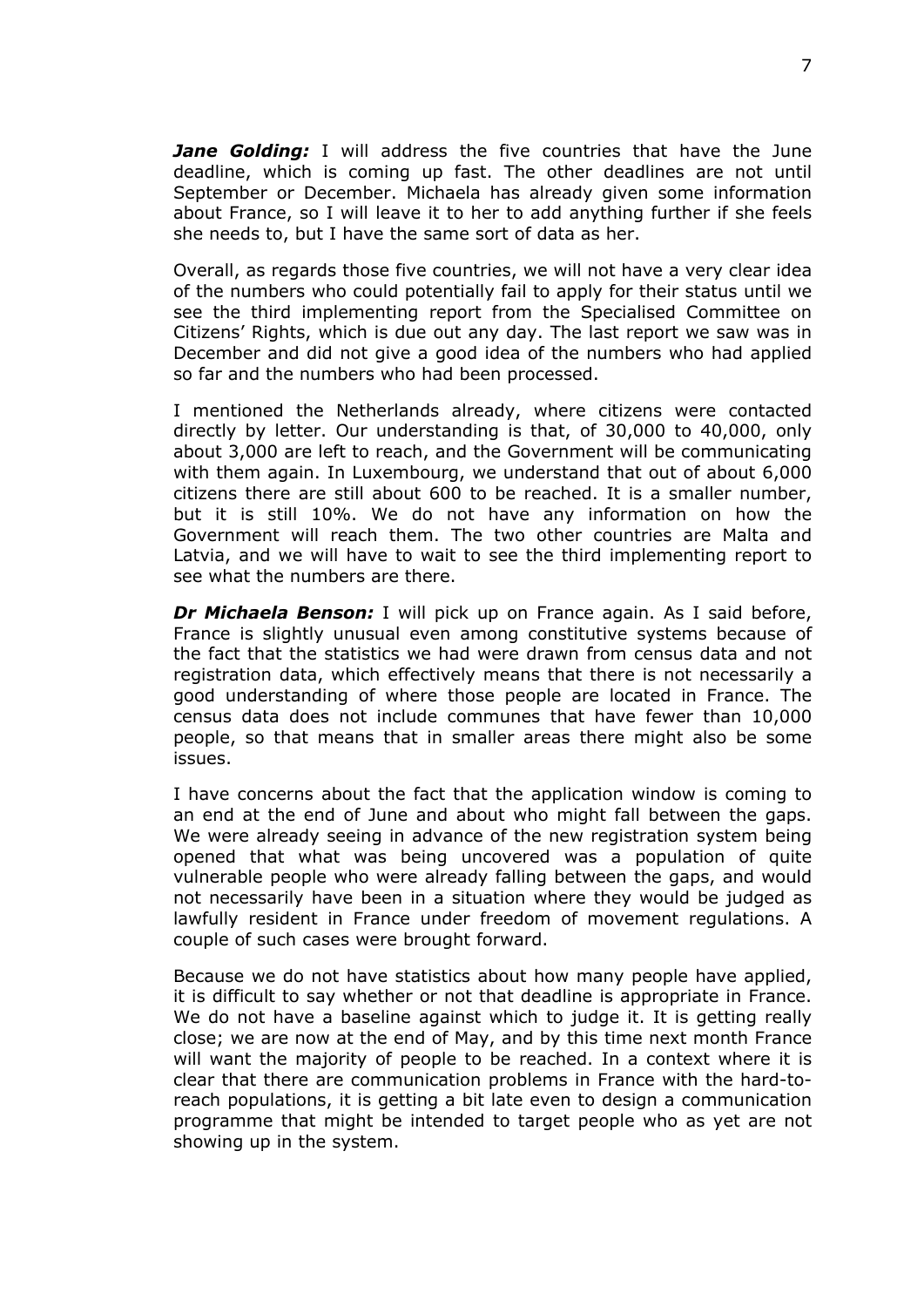There has been a huge amount of confusion in France about who actually needs to apply for the new residence cards. From that point of view, there is a real issue that needs to be addressed. We need the statistics so that we can see where we are, even though, as I have said, there are problems with the statistics. I hope that helps to provide a bit more information.

None of these statistics will count the hard-to-reach populations; they will not be able to include homeless populations, looked-after children and anyone living under the radar, which is a good way of putting it. There are people who have been living their lives in France and have not had to be particularly bothered about making themselves known to the authorities, because they have been able to live quite easily without doing so. That is a real issue.

**Lord Wood of Anfield:** Do we have any sense of whether there will be grounds for late applications in countries such as France if people miss the deadline, or is that the sort of thing on which we will expect details after the deadline has already passed?

**Jane Golding:** I can give the legal answer, if that helps. The legal answer is that the reasonable grounds for late application provisions in the Withdrawal Agreement apply to all constitutive countries, not just the UK. That is why the UK is applying that rule under Article 18.1(d) of the Withdrawal Agreement. All constitutive countries with hard deadlines will apply the provision relating to reasonable grounds, but we do not yet know what the reasonable grounds are. I will leave Michaela to talk about what they might be in France.

*Dr Michaela Benson:* I do not have any details about exactly what they might be, but it points to the fact that in a situation where there are intermediaries making decisions about reasonable grounds, they need to be provided with some guidance about what those would be. As yet, that guidance has not been issued.

An important thing to bear in mind is that guidance needs to be given; otherwise, similarly to what happened to British citizens before the requirement for a new residence status started to come out in France, individual prefectures will make up their own grounds to judge things as reasonable, in an effort to try to help and make sense of the system, but also because they have not been given the guidance required from a central source.

**The Chair:** That is a particularly helpful supplemental. Thank you very much indeed.

Q13 **Lord Tugendhat:** Could I direct my question first to Sue? Could she explain to us some of the issues facing British citizens in countries where there is no hard application deadline, such as Spain?

*Sue Wilson:* In Spain, the population currently is about 380,000. It is the largest population in the EU of British citizens. The figure has gone up by 90,000 over the last five years. In 2020 alone, it went up by 20,000,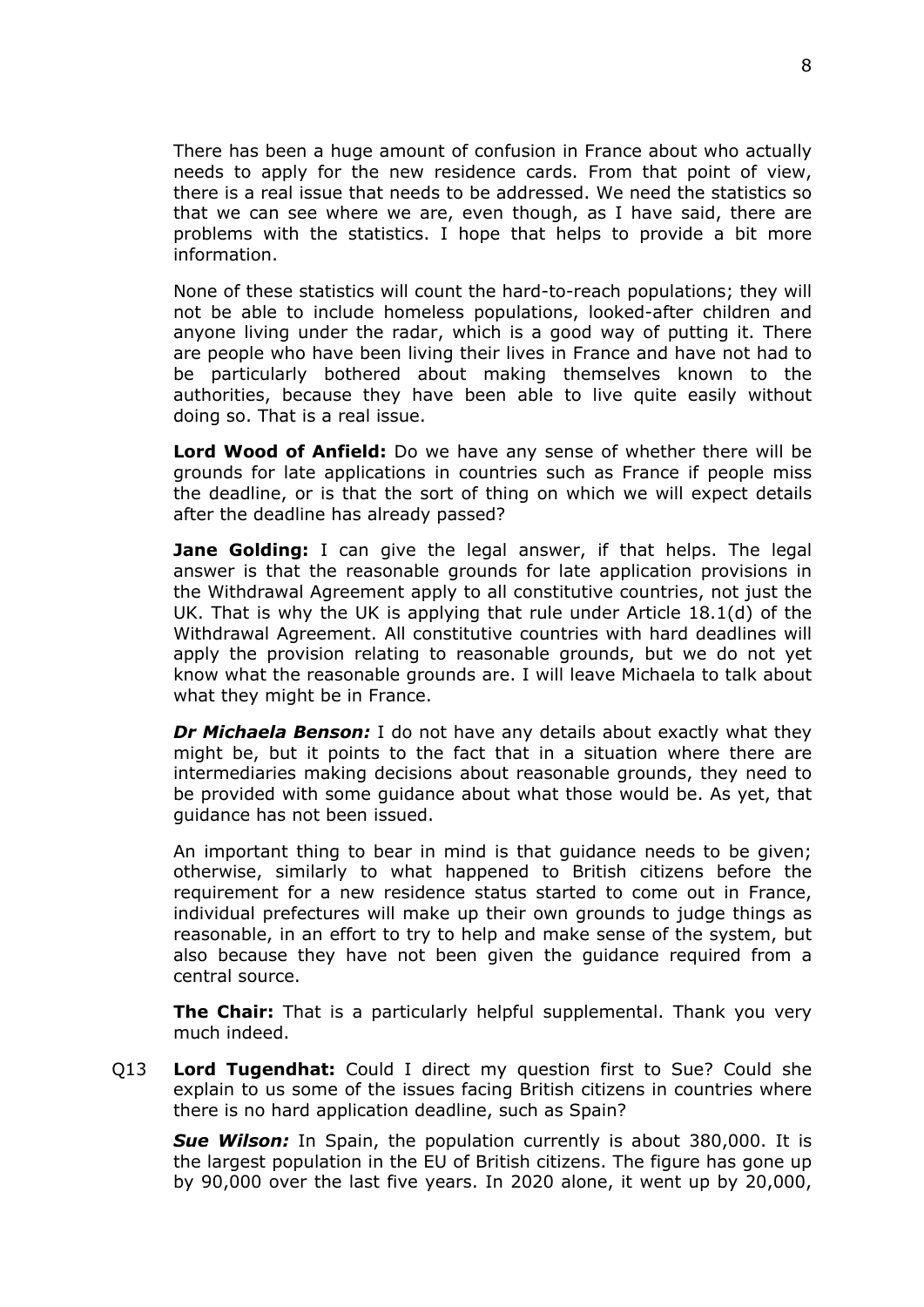so lots more people are becoming registered, but we do not know what the real numbers are. A long-standing issue in Spain is that nobody has ever really known the true number of Brits living there; it has always been assumed to be two or three times the official number, so in theory it is up to 1 million people.

Across the EU, pensioners make up 20% of the population; in Spain it has always been higher, and until recently it was 25%. The latest figure is 37%, so we have a particularly large percentage of a vulnerable group of people. Although there is no hard deadline in Spain for registration for residency, there is a hard deadline for driving licence exchange. One of the issues here is that people do not have to apply by a certain date to get residency, but if they do not have residency by 30 June, there are knock-on effects. They cannot apply for a Spanish driving licence without taking a test, which would be an issue for those who do not have Spanish language skills because the test is in Spanish.

There is also a knock-on effect, in that people relying on S1 health cover, or wanting to apply for it, cannot register that cover with the Spanish authorities, so, without their residency, they cannot get free healthcare. That is a particular concern for people with pre-existing conditions who require lots of medications. In some cases, they are thousands of pounds out of pocket because they have to pay for it themselves while they wait to get residency. Although there is no deadline as long as you can prove that you were legally resident before the end of transition, many people are unable to do that, or thought they could but then found that they cannot. There are issues with severe delays because Spain had one of the strictest Covid lockdowns, and that has had a big impact on the ability to process an increasingly large and unexpected number of applications.

**Lord Tugendhat:** Did I hear you correctly? Has the population of Brits in Spain increased significantly since the referendum?

*Sue Wilson:* Yes, by 90,000.

**Lord Tugendhat:** Good gracious.

*Sue Wilson:* That is not to say that 90,000 people have moved to Spain since the referendum, but that 90,000 more people have registered themselves as legally resident.

**Lord Tugendhat:** I believe that Spain does not allow dual nationality, so if you take out Spanish nationality you have to give up your British nationality, or whatever it was beforehand. Does that pose particular problems in Spain that are not found elsewhere?

**Sue Wilson:** It would apply to other countries. I believe the Netherlands is another that does not allow dual citizenship. One of the issues is in relation to future employment. If you are a Spanish citizen, you might find it difficult or impossible, if you were to want to move back to the UK in future, to get work. You would be another EU citizen wanting to get a visa. There are implications, but we hope that perhaps the Spanish will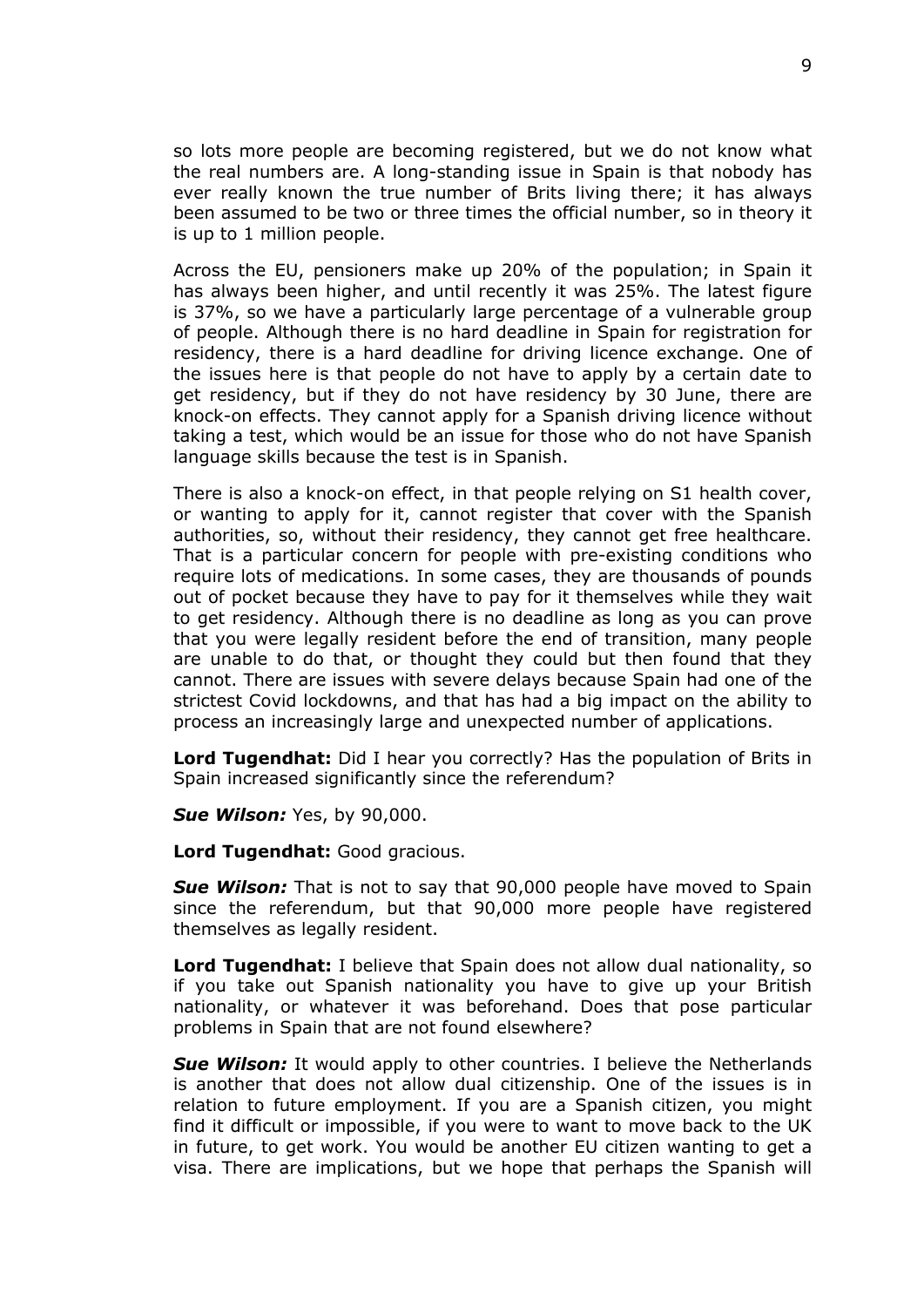look at this again. Recently, just a few months ago, for the first time they achieved a dual citizenship agreement with France. We hope that might be the first step to Spain perhaps looking at this more favourably in the future.

**Lord Tugendhat:** I was just going to ask you about that, so thank you. Could I turn to Jane and Michaela and ask whether British citizens in other EU countries face similar problems on dual nationality? We have just heard about the Netherlands. Are there any other countries where it is an issue?

*Jane Golding:* I can talk about Germany and Austria. I am sitting in Berlin in Germany. Germany has exactly the same issue, except that we were given a grace period to apply for dual citizenship until the end of transition, but from this year it is no longer possible to apply for dual citizenship. As for all of those who got in before, there are now estimated to be between 45,000 and 50,000 dual British-German citizens in Germany. Austria has a similar rule against dual citizenship and it has not given a grace period, as Germany did.

**Lord Tugendhat:** I know somebody who has recently acquired Austrian citizenship. Their grandfather was a victim of persecution and perhaps that put them in a different category, but I know a British citizen who has acquired Austrian nationality without giving up their UK passport.

*Jane Golding:* Yes, there are always exceptions. In Germany as well, you can argue the case post transition and you may be able to hold more than one citizenship, but previously it was automatic with your EU citizenship.

*Dr Michaela Benson:* To add to what Jane and Sue have already said, there is a variety of different rules across the EU because decisions about dual nationality are within domestic legislation, not EU legislation.

One of the issues we have been identifying in relation to those who have dual citizenship is the fact that they do not show up in statistics. If you are a British citizen who holds dual citizenship with another EU member state, you are not counted as a British citizen in those statistics; you will be counted, in Jane's case, as a German citizen. You might be asking why that matters. It matters quite simply because having naturalised status as an EU citizen is not a replacement for your rights under the EU withdrawal Act.

We have also identified that in a lot of cases it is not clear what people should do in order to demonstrate their multiple statuses. A lot of British people who live in France became French citizens far in advance of any idea about what the registration process would be. There was a massive surge in British people applying for French citizenship, because France permits dual citizenship, aside from anything else. A lot of those people probably will not be in a position to apply for the new status, even though they are still eligible under the terms of the Withdrawal Agreement and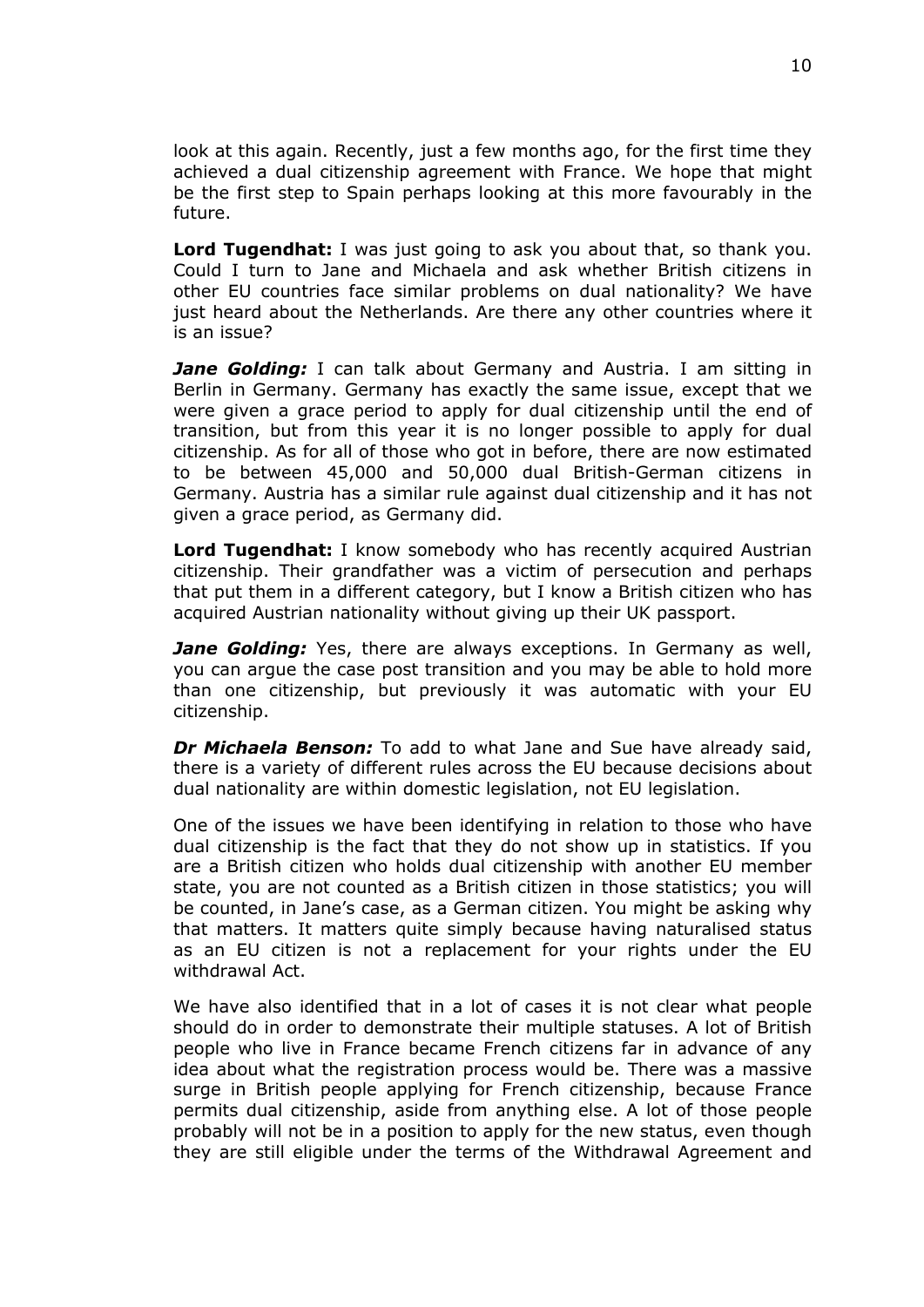some of the provisions it allows for. There are some issues. It is not a solution to the challenges of the removal of status through Brexit.

**The Chair:** This has unearthed some very interesting points. I regret that time is marching on, and we must move to some other subject areas.

Q14 **Viscount Trenchard:** I would like to go a bit further into the question of how UK citizens in EU member states prove their status under the Withdrawal Agreement to relevant authorities, and in what circumstances they will need to prove their status. I understand that there are two systems—the constitutive and the declaratory—but it seems to me that there is not much difference in practice whichever system a country has, because, if you have a declaratory system, the February decision of the European Commission still requires countries to issue a document stating people's rights under the Withdrawal Agreement. If you have a pre-existing right to remain, it is nothing to do with the Withdrawal Agreement. It seems to me that proving your status is quite complicated. Could I start with Jane?

*Jane Golding:* I do not think it is that difficult to prove one's status once one has the physical biometric card. As I mentioned, there is a standard format card across the EU that will apply whether you are applying for a residence permit because you are applying for status, or whether you are applying in a declaratory system simply to have proof of that status. In either case, it is the same format of document. Once you have that card, you have a physical document in your hand with which you can prove your status, however you have acquired it—whether you have had to apply for it or it simply derives directly from the Withdrawal Agreement. You will need that document to prove your residence rights and employment rights and when you are engaging with the health authorities, and for social security benefits, et cetera, and obviously when you are travelling. Without the card, it is far more difficult to move across borders.

It has been a problem in some declaratory countries. I mentioned at the beginning that processing is slow and cards are being issued quite slowly. That has meant that in some declaratory countries, where there is misunderstanding by officials of different authorities as to whether it is optional or obligatory to have a residence card in that country, we have seen some issues since January. People have not been given access to benefits and they have had problems with employment, and even with rental or mortgage applications. Those were solved fairly quickly in Germany, and recently in Greece, but we are still seeing some of those problems in Italy and Portugal.

**Viscount Trenchard:** Michaela, could you perhaps comment on one of the points Jane just raised about travelling? My experience when travelling in the EU is that there are no borders; you just drive across. In practice, for a British resident of Spain, what problem will he or she have in just driving into France?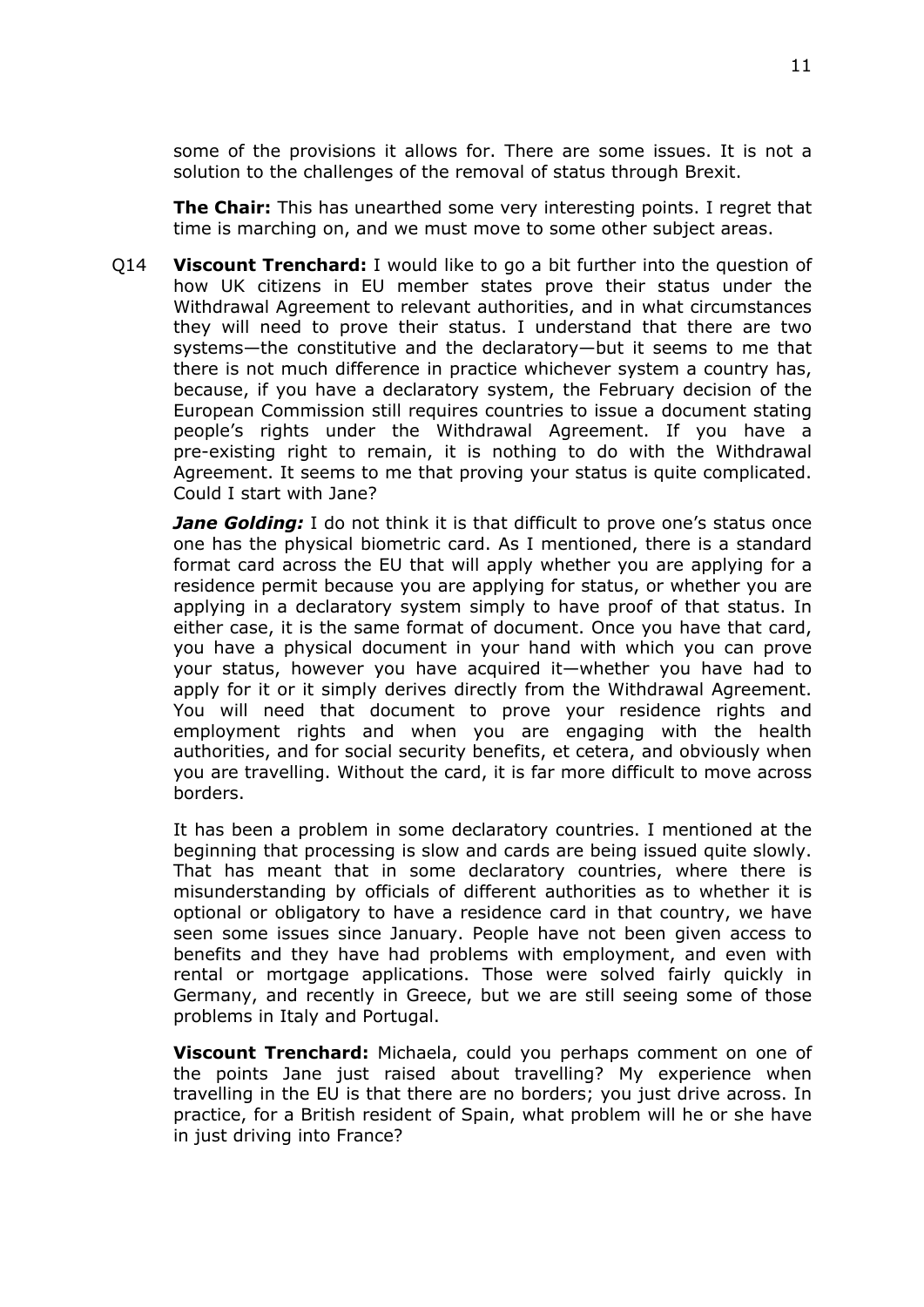*Dr Michaela Benson:* Sue might be better placed to respond to the specific case of moving from Spain to France. We already know that from the beginning of this year British citizens, normally travelling by plane, were being stopped at borders trying to enter the EU and were turned away. Part of that was to do with the fact that they were no longer EU citizens, so had no rights of entry necessarily. This is also in the context of the lockdown during the pandemic. The experience of a borderless Europe is one that British citizens have been very familiar with, but I do not know how much longer that will last.

I would like to pick up on something Jane said. As she very clearly outlined, lots of people will need to be able to recognise the new biometric cards and what they permit. We know from previous research, not necessarily in the case of EU citizens but in other communities required to demonstrate their rights, such as people who have particular forms of immigration status, that a lot relies on intermediaries being able to recognise these things. This could range from a landlord to government officials. We hope that government officials would be well placed to recognise this, but we can imagine that the standard landlord, who might not have specialist knowledge of complex residence regimes and new situations, would decide to err on the side of caution in that respect. That could have quite a lot of implications for people.

What I am pointing to is that there might need to be some additional communication work to make sure that all intermediaries are aware of new statuses and what the new documentation actually is and what it permits.

**Viscount Trenchard:** Sue, do you have any additional comments? In particular, I understand that the Spanish Government say that you do not need the TIE and you can continue to exist and live with the NIE. Is that realistic?

*Sue Wilson:* Both documents, whether you have a previous residency green document with an NIE number on it or the TIE, are recognised and confer the same Withdrawal Agreement rights, but only the TIE card says so. When travelling, only the TIE card can prove to another EU country that you have Withdrawal Agreement rights. Even though there is no official requirement for anybody with the existing documentation to upgrade to the TIE, there is certainly a strong recommendation from the Spanish Government to do so.

When applications for residency first started, the authorities were encouraging only people who did not have residency to apply for the TIE initially, because everybody else already had some documentation to prove their residency rights. A lot of the people now in the queue are those who wish to switch from the old document to the new one because they are being strongly recommended to do so and it will make travel that much easier.

**The Chair:** Thank you very much indeed for another very interesting set of answers.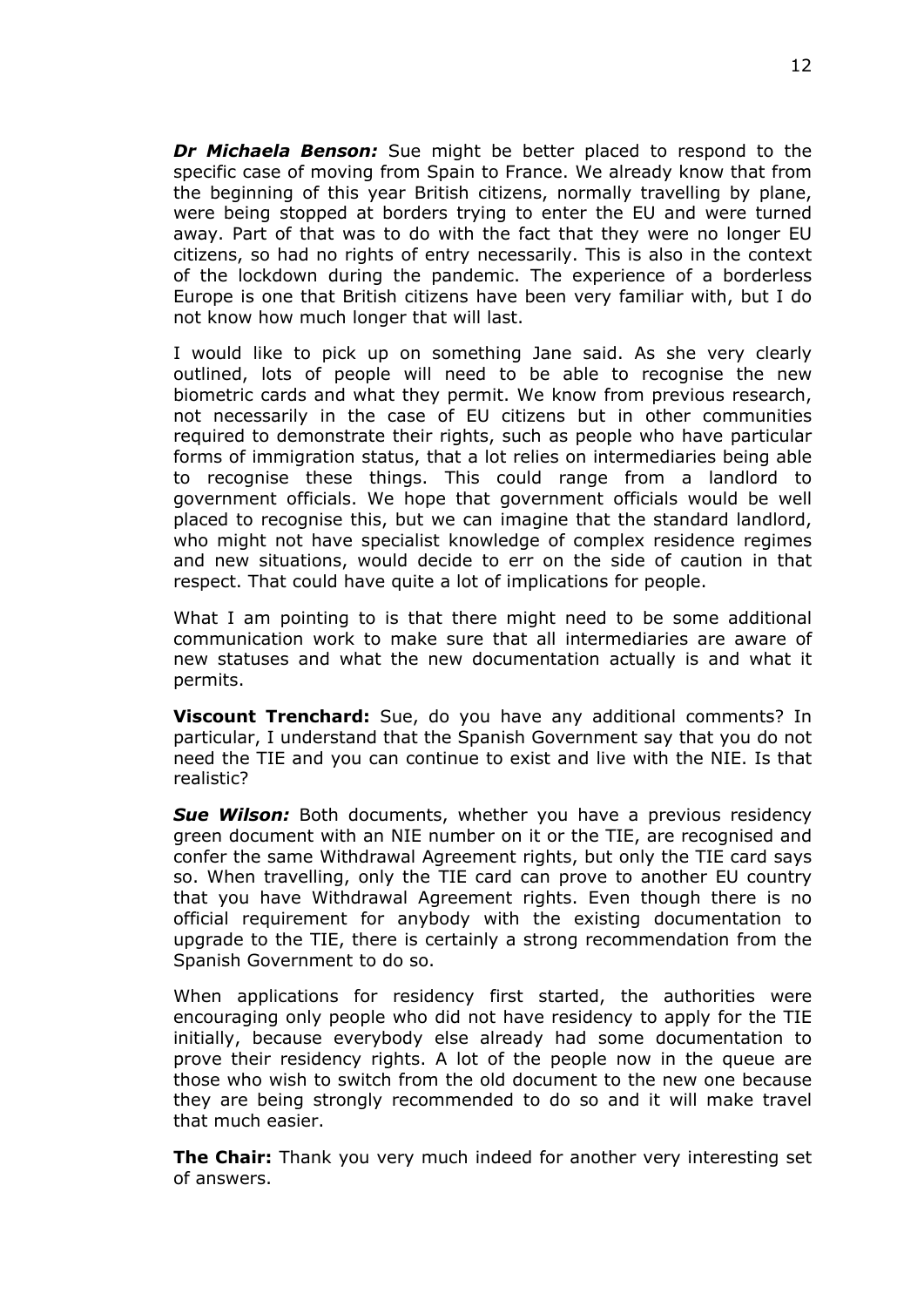Q15 **Lord Foulkes of Cumnock:** The first part of my question has been dealt with by Michaela, who said that the most vulnerable people in this scheme were the homeless, looked-after children and people living under the radar, and Sue added pensioners in Spain. I would have thought it would be pensioners everywhere and those digitally excluded as well.

I will come to the second part of the question. There might be other categories; if there are, could you add them? What support is available for British citizens living in all the countries, and how could that support be improved? What suggestions should we make as a committee?

*Dr Michaela Benson:* The obvious thing to say about this is that the UK national support fund was rolled out by the Government, and I understand that it has been extended. I am sure Jane and Sue will pick up on that. I think the concerns about it are to do with its geographical distribution, as in which countries it covers and which it does not. Understandably, there is quite a lot of coverage in France and Spain, but that means some other countries do not necessarily have the coverage that might be necessary, particularly for those vulnerable populations.

Outside government support, in some of the larger British communities there are long-standing local community groups, charities and organisations that for a long time have particularly supported elderly British people. They are there. I do not know how much support has been extended to them to help with that over this period.

**Lord Foulkes of Cumnock:** In Spain, there are a lot of older people, as you said, Sue. How are the very old helped, and those who may be digitally excluded?

*Sue Wilson:* I do not think they are getting as much help as is needed. There are three groups operating in Spain, and they are doing an excellent job in the areas where they work, but not all Brits in Spain live on the costas, and they do not all live in large conurbations. Unless you happen to be in one of the areas covered by the groups, the only contact you might have, or that would be possible, with any of the organisations is via the internet. That is exactly the problem we have raised several times already.

Before coming here today, I spoke to all of the groups to discuss vulnerable groups. One of the things they said very clearly is that there has been a sharp increase in the number of people who are deemed not to fall within the WA provisions. There are people who will not qualify for residency. Even if they heard the messages and are making an effort, they will not meet the criteria. Some of those people have lived in Spain for decades; they have no connection to the UK any more; they have no family in the UK; they do not want to go back and have no desire to go back. They will become undocumented migrants. That is one area where support is very definitely needed. I do not know what that support will look like, because it does not seem to be discussed as much as it should be.

**Lord Foulkes of Cumnock:** Jane, what about other countries? What is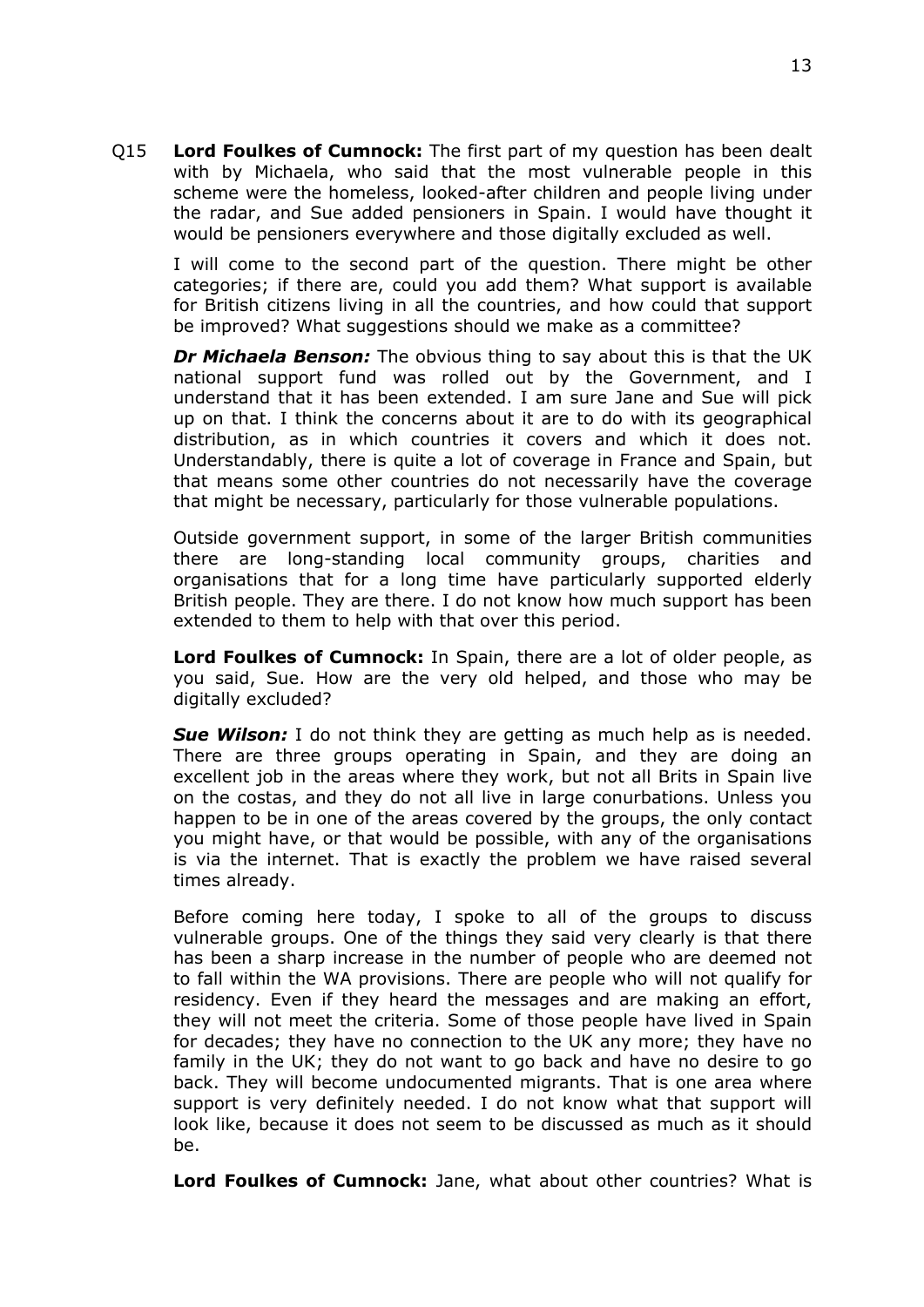the support like there?

*Jane Golding:* We have all mentioned the UK national support fund that the UK Government put in place. Initially,  $E3$  million was allocated to it, but it covers only 12 countries. Of those, it covers only two constitutive countries, which are obviously those with deadlines where probably the help is most needed. France at least is covered, but that means that 15 other countries are not covered by the support.

The support has just been extended for a year, but its geographical coverage is patchy. It is only 12 countries and does not cover all regions of those countries. It covers Germany, France and Spain, but not all regions in those countries. It would be very useful if the committee could ask the Government to provide some sort of report concerning the activities of the UKNSF groups so we can get a better idea of how it is working across the EU.

**Lord Foulkes of Cumnock:** That is a helpful suggestion. The figure for just France is 148,300, but I do not believe that. There must be that many in the Dordogne alone, before you go anywhere else. Are there lots and lots of people over there who are not identified? Do they have cartes de séjour and therefore are quite happy? Why have they got lost?

*Dr Michaela Benson:* It points to the issues I raised earlier. In France, the statistics were not drawn from registration information because there was none. They were drawn instead from census data. Jane and Sue have heard me talk about this ad infinitum over the last four years. It is likely to be a significant underestimation. Even if it was anywhere close to correct, that number, as in Spain, would have gone up dramatically in the last four years purely because people find themselves in a situation where suddenly they need to make themselves visible in ways they did not before.

It is clear that there is something specific about the broader bureaucratic context in France, which means that it was easier for people to escape notice. It is not that they were deliberately trying to evade anyone, or anything like that, but, because there was no need for them to be counted, they were not really counted. I point to the fact that this is not just down to individual member states. I find it quite surprising that the British Government do not have a real sense of which of their citizens live abroad and how many there are. It is surprising because we know that per capita the emigration rate from the UK is one of the highest in the world, yet we hardly ever talk about that when we talk about migration.

**Lord Foulkes of Cumnock:** I bet the French Government know how many French people live overseas because nearly all of them vote in elections, do they not? They certainly do in London.

*Dr Michaela Benson:* They have overseas constituencies.

**The Chair:** Thank you. We are running a bit late. I hope the witnesses are able to stay on, as we still have two main questions and then a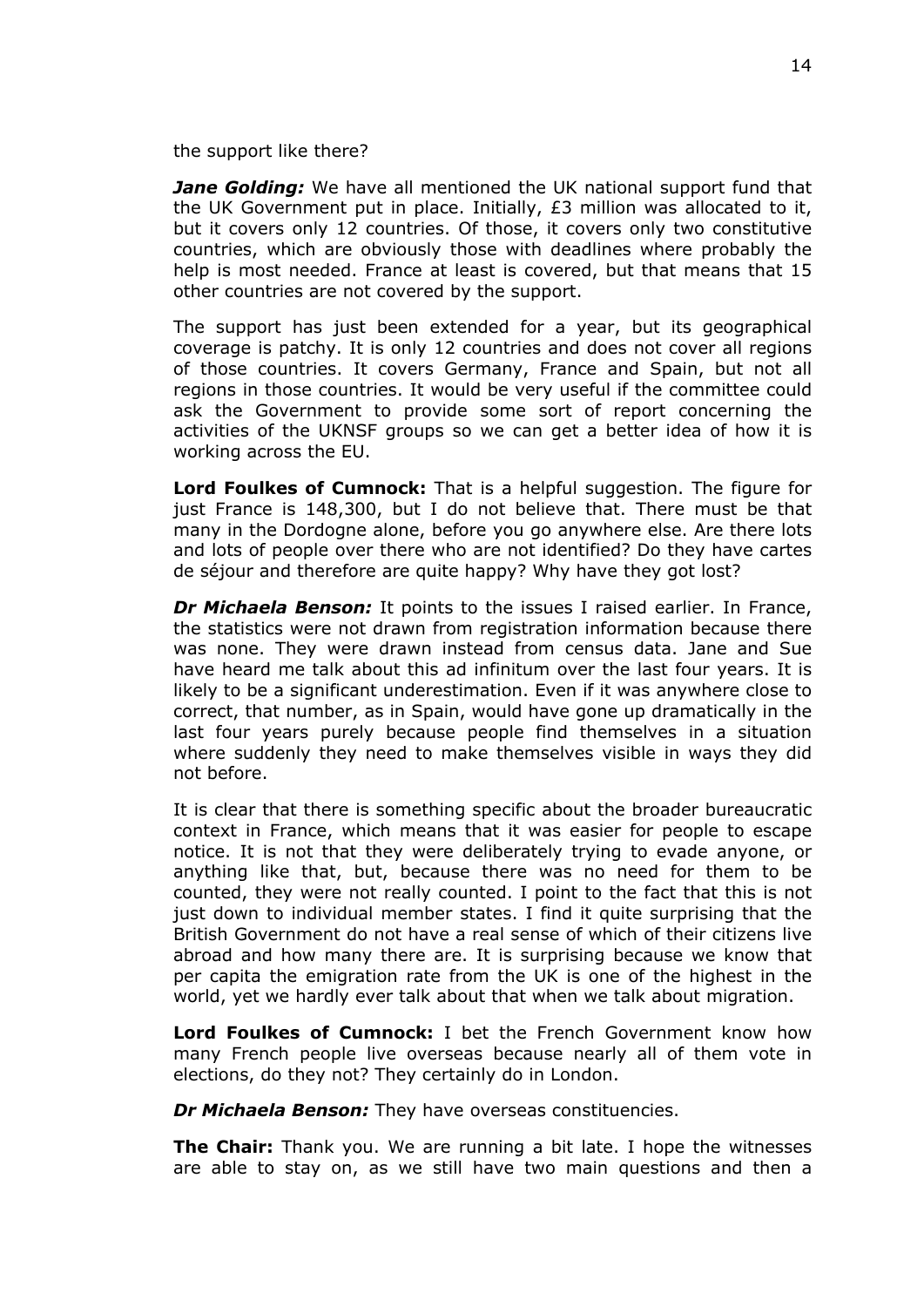couple of supplementals.

Q16 **Lord Faulkner of Worcester:** I am one of those who would like to ask a supplementary question at the end. My main question is very short. It is about professional qualifications for UK citizens in the EU. As I understand it, if you have qualifications in, say, France, that is fine, they are recognised; but they are not transferable if you move to another member state. To what extent do the additional provisions on recognition of professional qualifications under the TCA improve on that? It strikes me that it is not very much, but maybe you can give me an answer.

*Jane Golding:* I would tend to agree with you. You are absolutely right that professional qualifications will be specifically recognised and grandfathered only in the host state, but not EU-wide. As a lawyer working in Germany, I could have my qualifications recognised in Germany but not outside, and it would be similar for a doctor working in Germany.

I do not think the TCA provisions help at all in the short or medium term. The TCA sets up a similar system to that under the EU trade agreement with Canada; it provides for the possibility of reaching agreements on specific qualifications on a case-by-case basis, but those agreements would have to be reached. As far as I can see, in the CETA arrangements there have been only two meetings of its mutual recognition of qualifications committee and so far, the only qualifications they have considered, or are discussing an agreement on, are those for architects. So, it sounds like a very long drawn-out process.

## **Lord Faulkner of Worcester:** Thank you.

**The Chair:** That was indeed very short. Baroness Couttie's question has been largely covered. Therefore, I will move to the supplemental question list but come back to Baroness Couttie at the end of that list. We start with poor old Lord Tugendhat, whom I cut off at the knees earlier just as he was getting going. After that, we will go to Lord Faulkner and then Baroness Couttie.

**Lord Tugendhat:** Could I ask Sue particularly whether she and her group, and the unfortunate people caught up in this, have anything to learn from the Norwegians? I believe there is a very significant Scandinavian community in Spain, especially on the costas. In many ways, it is very similar in make-up to the British. That group of Scandinavians includes Norwegians as well as Danes and Swedes. Is there anything to be learned from the position of the Norwegians and how their affairs are regulated?

*Sue Wilson:* I am afraid I cannot comment on how the affairs of the Norwegians are conducted, but it is something I would be happy to find out about and come back to you at a later date, if that would be of interest.

**Lord Tugendhat:** It remains to be seen, but it might be, since there is a group of people similar in many ways to our people living in the EU, in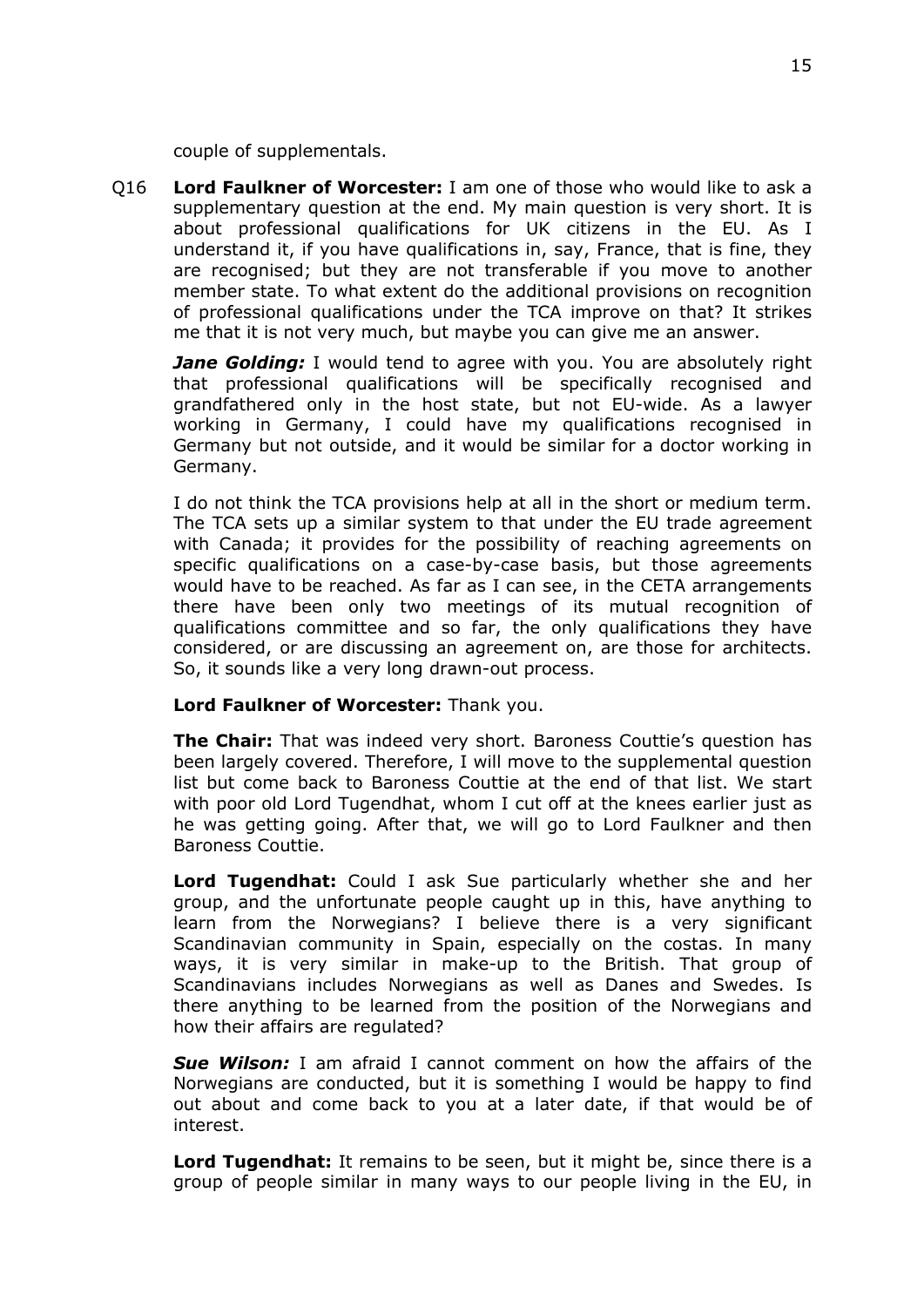Spain. It may be that they have resolved some of the issues that are causing concern.

**The Chair:** We are very happy to accept written evidence, and it sounds as if that would be a very valuable area on which to gather evidence. Obviously, it has direct relevance.

**Lord Faulkner of Worcester:** This is a personal question for Michaela. I have a daughter who has lived in France for the whole of her married life, which is now about 28 years. She has three children who are dual French-British citizens and are entirely bilingual, which puts me to shame. She is a schoolteacher in the Sarthe region of France. She has been used to bringing parties of between 20 and 30 of her 15 and 16 year-old school students to Britain for visits and to soak up British culture. It strikes her that it is now almost impossible for her to make arrangements for a group of that size to come. Do you have any advice for me that I can pass on to her?

*Dr Michaela Benson:* I am not sure that I can immediately come up with advice about that. I would have to look into it and get back to you. I had not thought about that situation in advance of the meeting today. I am sorry I cannot provide anything more.

**Lord Faulkner of Worcester:** I am sorry I could not give you notice. Your evidence has been excellent this afternoon, and it was a question that occurred to me when you were answering earlier. I would love to hear from you later.

#### *Dr Michaela Benson:* Wonderful.

**The Chair:** Very good. In an unrehearsed way, I was going to ask Baroness Couttie whether on reflection she has a question that she would like to pose.

**Baroness Couttie:** Just about everything I intended to ask was covered by Lord Foulkes. Perhaps I could ask whether you feel the UK Government are defending UK citizens when they have difficulties. We have the support fund that we have already talked about; we have talked about some of the communication issues. Do you feel that you have the backing of the UK Government both now and in the future if problems arise?

*Jane Golding:* A lot of officials are working very hard to defend our rights. We have regular meetings with them and we can raise issues with them and they feed them in. A problem at the moment is the relationship between the UK and the EU. I think levels of trust are quite bad at the moment, which makes it more difficult for them to have very constructive discussions on these issues.

There are always big concerns on the EU side about EU citizens in the UK and their issues. There are also some issues that we care about greatly as UK citizens in the EU on which the UK is taking a position in the UK for EU citizens that means it cannot always argue our case. Mobility rights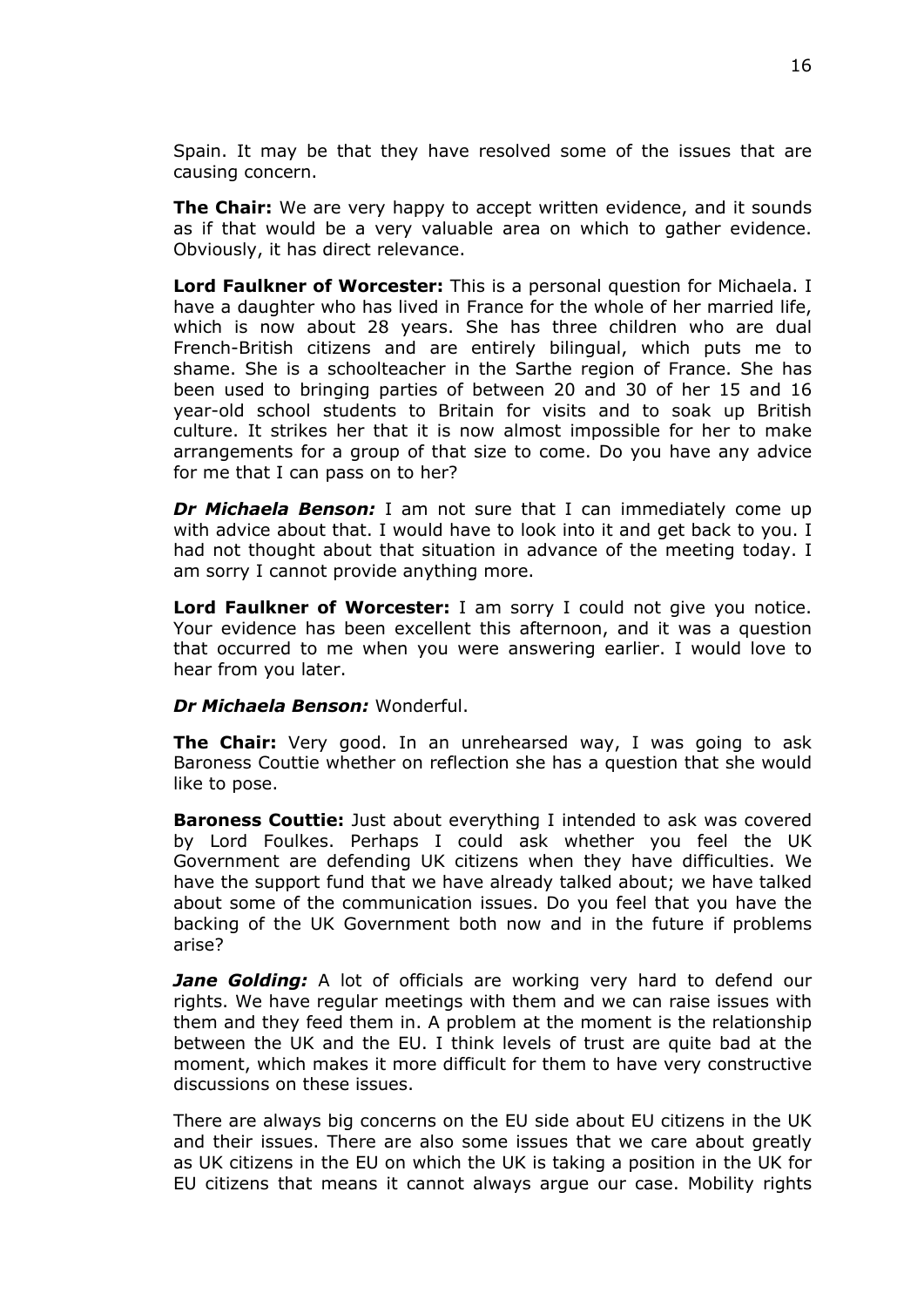were absolutely essential for many of us. We are a very mobile population and many of us built our careers and our lives on those rights. That is one area where it is quite difficult for the UK to make representations on our behalf.

There are also questions, for example, about dual citizens and their rights under the Withdrawal Agreement. We are very keen for every EU member state to give us the option to prove our rights under the Withdrawal Agreement, because there are rights that we need to use under that agreement even if we are dual citizens—for example, family reunification and recognition of qualifications. But the UK is not allowing dual citizens to apply for settled status or some form of proof, and is going to casework those rights. We as UK citizens in the EU would like to have specific proof from the member states and host states where we are living, but that is not easy for the UK to push because it is not doing that itself. That gives you a bit of a flavour.

**Baroness Couttie:** Thank you very much. It does give me a flavour. Are there any examples from Spain or France that might give some colour to that?

*Dr Michaela Benson:* I can come in on the basis of the research that we did for the BrExpats project. We worked with about 600 people over the course of two years. The human face of this is an overwhelming feeling among the people who took part in the research that they were out of sight and out of mind of the UK Government, notwithstanding their recognition that individual officials and in some cases embassies were working very hard on their behalf, as Jane just said.

There is a real mismatch in a situation where the Government's integrated review is currently presenting British citizens living overseas as a source of soft power post Brexit. A lot of work will have to be done to rebuild confidence among that British population, particularly those living in the EU, that the Government will defend and represent their interests. There is repair work that needs to be attended to urgently if they really want those British citizens to be a source of soft power.

Over the past few weeks, there has been a lot in the newspapers to the effect, "Look what the EU is doing to British citizens. These people are experiencing prejudice because the EU is trying to hurt and harm us", and all of that. That is a really poor step. The mobilisation of the challenges that some British citizens are facing is quite disingenuous in a context where, as we have heard from some of our colleagues working with EU citizens in the UK, there are equally issues relating to implementation through the EUSS. That game of one-upmanship played out through the media does not seem a very grown-up way of approaching what are quite significant challenges that need to be addressed.

**Baroness Couttie:** Thank you. Sue, do you have anything to add?